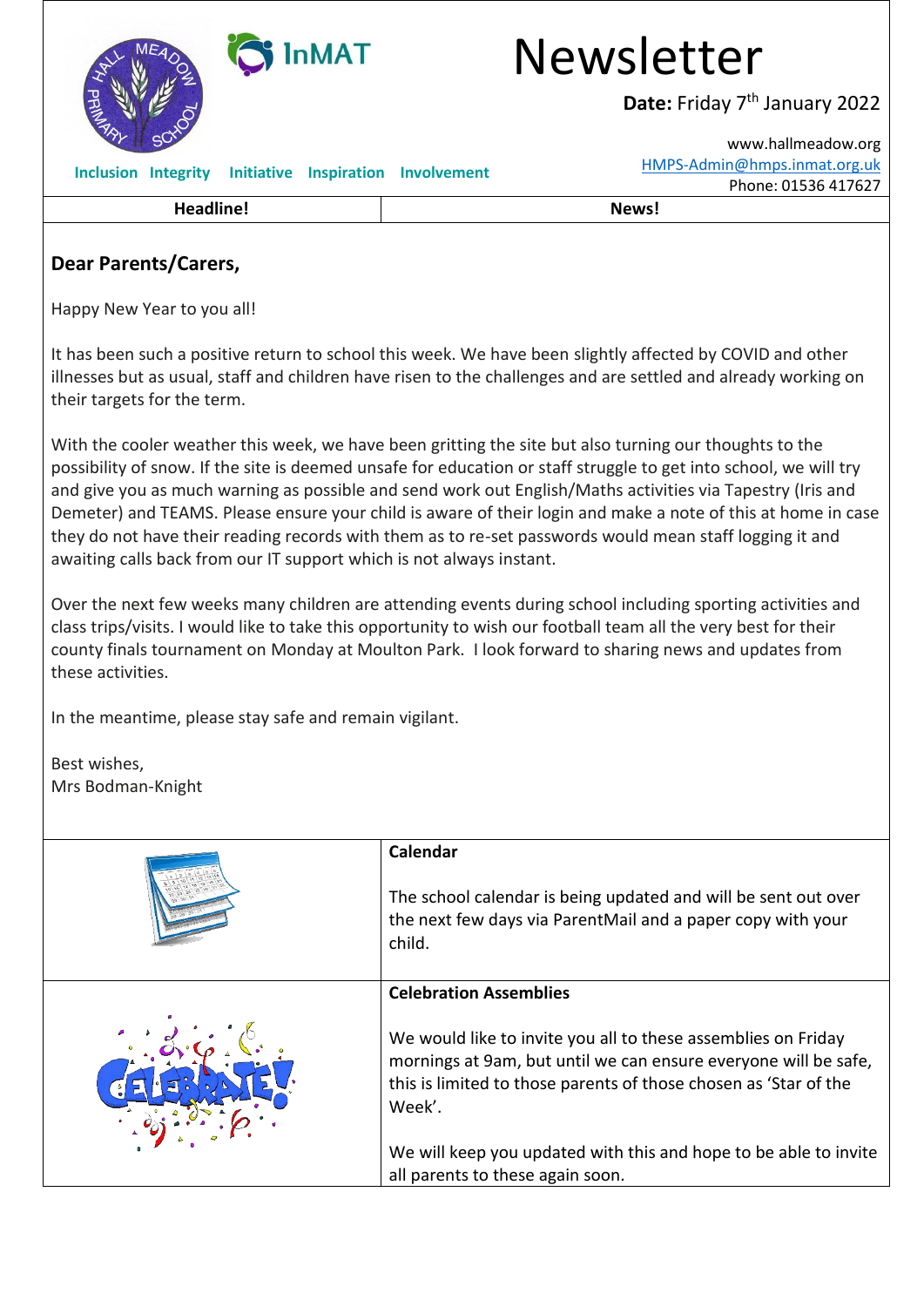## **Safeguarding**

At Hall Meadow we protect the welfare and safety of all members of our community. We respect and value each person as unique and safeguard their right be themselves. We work together to create a healthy, active, caring and safe environment to protect the physical, emotional, social and mental welfare of all of our school community.

All people who work with our children and on behalf of Hall Meadow comply with safeguarding procedures in relation to recruitment, risk assessments, off and on-site procedures, environmental safety, e-safety and as part of their everyday practice with children. It is the responsibility of all staff to know safeguarding procedures, apply the principles in practice, attend training and report any concerns.

Our Designated safeguarding Leads are:

• Mrs Bodman-Knight - Headteacher lead DSL • Miss Renshaw - Deputy Headteacher • Mrs Ricotta - Wellbeing lead • Mr Vasu Shan - Safeguarding Governor

If you have any concerns, please do get in touch.

# **PACT**

### **Christmas Activities.**

Thank you to everyone who contributed to the Fayre, Santa visit, Raffle, bottle tombola and bought any Christmas Jumpers or uniform.

The total raised was an amazing £1323!!

#### **Request for items.**

Just a reminder that we are still after your unwanted

- Christmas gifts
- gift bags
- outgrown Christmas jumpers
- unused wrapping paper

all that can be used for this year's Christmas events!

We are also looking for any empty cardboard inner wrapping paper tubes, for a craft event we have in mind for later in the year.

As always, pre-loved School Uniform is also be greatly appreciated.

Please hand any donations in to the office.

#### **Events this term.**

Cake Sale - 20<sup>th</sup> January 'Break the Rules Day' - 28<sup>th</sup> January (more info to follow) Friday 4th Feb - Family Bingo Night (more info to follow)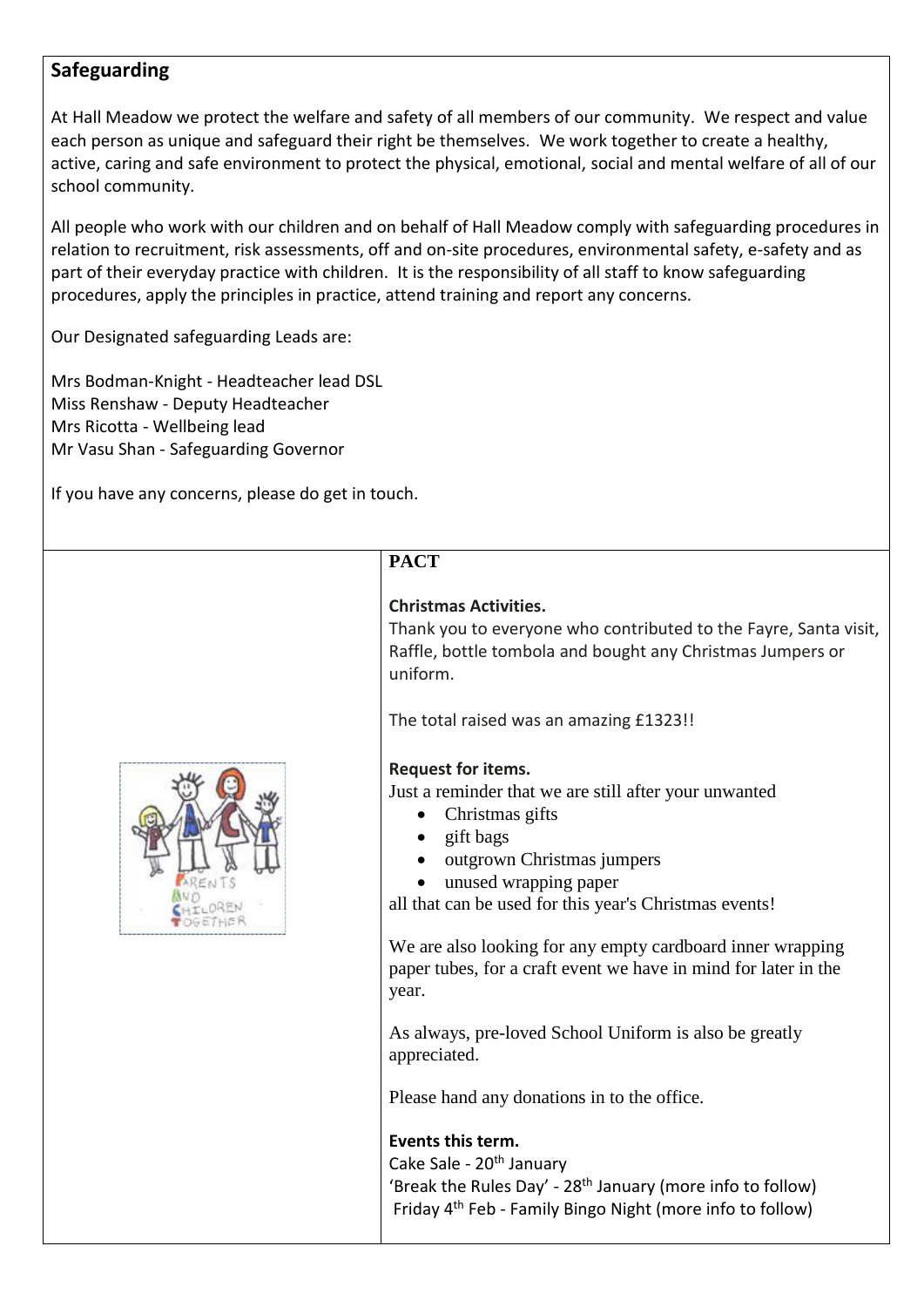

**Whole school** - @primary\_hall **Iris** - @HMIris2 **Demeter** - @DemeterHm **Apollo** - @HmApollo **Poseidon** - @HmPoseidon **Athena** - @HMAthena6 **Ares** - @HMAres2 **Zeus** - @hm\_zeus

### **FREE Dance Classes for January!**

Miss Day would like to invite students to her dance classes at the Starlight Dance and Musical Theatre School.

Dance classes for all age groups, dance styles and abilities are available FREE throughout January for new starters.

So, if you have a singer at home, or they can't stop tapping their toes, now is the perfect time to come along and give it a go.

Miss Day teaches Tap and Modern Theatre Dance and would love to see some Hall Meadow stars in the studio.

Check out the website for more information: www.starlightdance.net

# **Tweet of the week!**



**HMZeus** @hm zeus

 $\frac{a}{a}$ 

Year 6 are excited to get into #streetchild by @BerlieDoherty. We've spent time analysing the various front covers of the book and have made predictions about the plot and characters. #LoveToRead

#### **DATES FOR DIARY!**

#### **January**

- 11<sup>th</sup> Jan County Football Finals
- 20th Jan Zeus Class Trip / PACT Cake Sale
- 23rd Jan County Cross Country Finals
- 26th Jan School Photographer

26<sup>th</sup> Jan – Athena Class Assembly (limited numbers in hall TBC)

28th Jan – PACT break the rules day